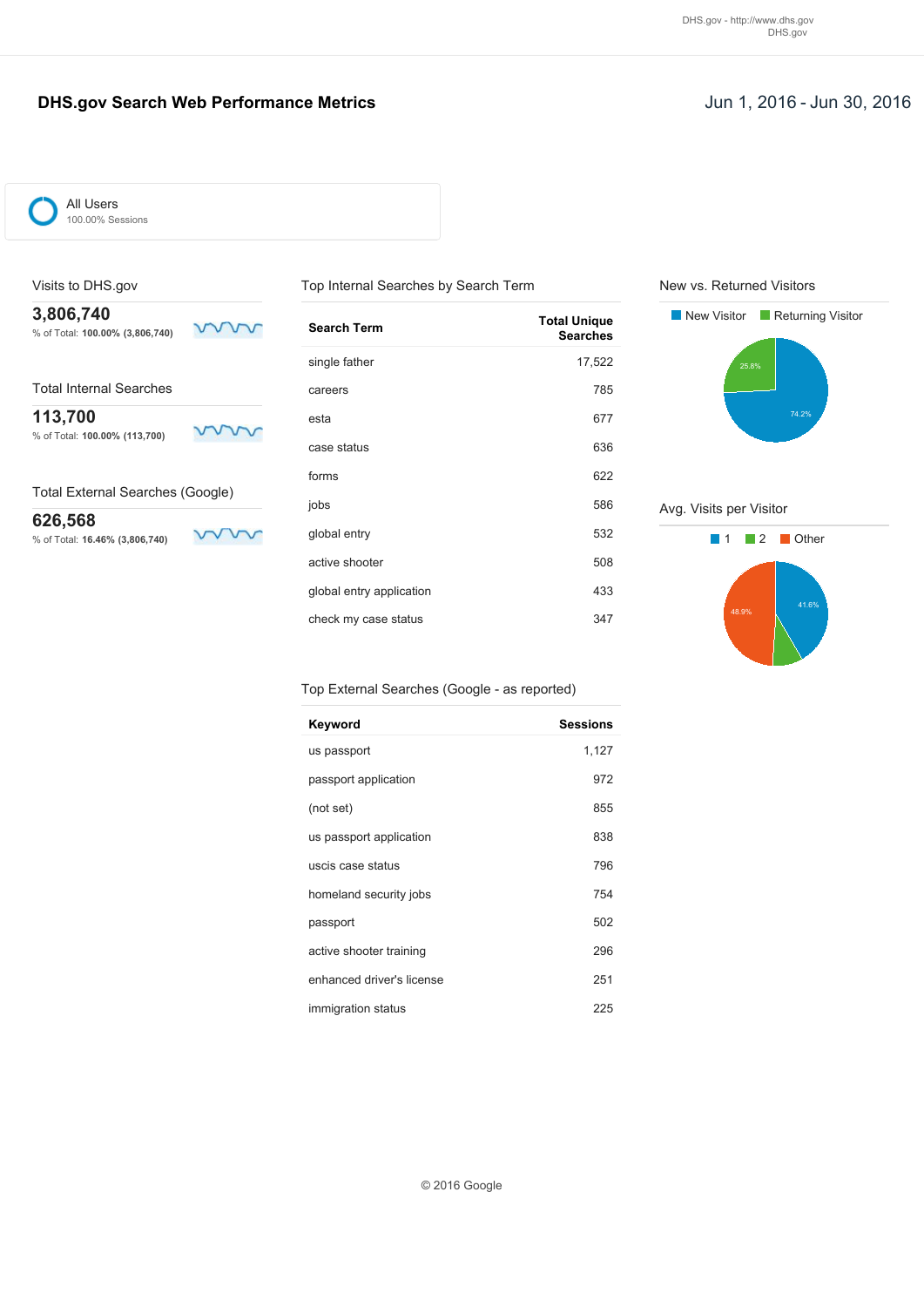### **DHS.gov Web Performance Metrics Jun 1, 2016 - Jun 30, 2016**



Total Visits

100.00% Sessions

#### Top Pages

| 3,806,740<br>% of Total: 100.00% (3,806,740) | <b>Page Title</b>                                                                       | <b>Pageviews</b> | <b>Bounce</b><br>Rate |
|----------------------------------------------|-----------------------------------------------------------------------------------------|------------------|-----------------------|
| Avg. Visit Duration                          | National Terrorism Advisory Syst<br>em Widget                                           | 3,790,262        | 82.77%                |
|                                              | Homeland Security                                                                       | 216,685          | 2.78%                 |
| 00:01:26<br>Avg for View: 00:01:26 (0.00%)   | Trusted Traveler Programs   Hom<br>eland Security                                       | 110,574          | 20.34%                |
| Pageviews                                    | <b>Check Immigration Case Status  </b><br><b>Homeland Security</b>                      | 77,423           | 43.05%                |
| 6,525,769<br>% of Total: 100.00% (6,525,769) | National Terrorism Advisory Syst<br>em Bulletin - June 15, 2016   Ho<br>meland Security | 50.052           | 80.35%                |
| <b>Unique Visitors</b>                       | Search Job Postings   Homeland<br>Security                                              | 50.004           | 20.05%                |
| 1,808,295                                    | How Do I?   Homeland Security                                                           | 45,546           | 31.16%                |
| % of Total: 100.00% (1,808,295)              | REAL ID Enforcement in Brief   H<br>omeland Security                                    | 45.062           | 46.27%                |
| Avg. Pages / Visit                           | Homeland Security Careers   Ho<br>meland Security                                       | 42.532           | 21.65%                |
| 1.71<br>Avg for View: 1.71 (0.00%)           | Active Shooter Preparedness   H<br>omeland Security                                     | 41,628           | 53.36%                |

### Visits by Source



#### New vs. Returned Visitors



### Avg. Time on Page

**00:02:00** Avg for View: **00:02:00 (0.00%)**

#### Visits by Social Network

| <b>Social Network</b> | <b>Sessions</b> |
|-----------------------|-----------------|
| Facebook              | 61,345          |
| Blogger               | 9,249           |
| Twitter               | 4,197           |
| LinkedIn              | 605             |
| reddit                | 521             |
| YouTube               | 467             |
| <b>Stack Exchange</b> | 355             |
| Weebly                | 293             |
| Google+               | 152             |
| Disqus                | 144             |

 $\sim$ 

∽

Bounce Rate

**70.12%** Avg for View: **70.12% (0.00%)**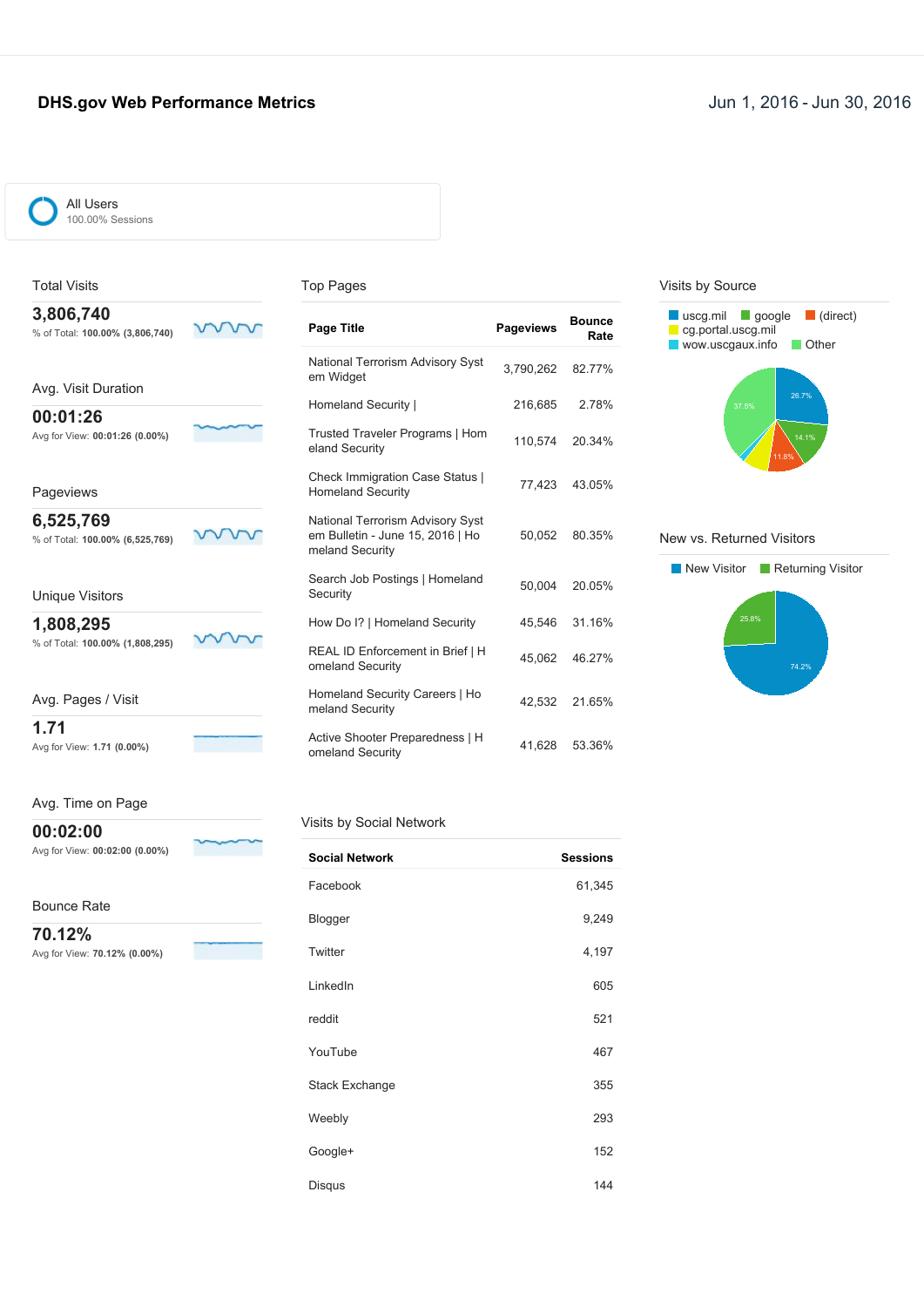Time Period: 6 /1/2016 – 6/30/2016

# **Voice of the Customers**

#### **Feedback:**

- The major customer issuesto improve on the DHS.gov site include making content easier to find, label pages and navigation to help customers find relevant content quickly and easily.
- Other items to improve on the DHS.gov site include simplifying links and navigation choices, making navigation more intuitive, and remediating broken links.

Complete list available upon request

\*Source:surveymonkey.com

### **Final Recommendations:**

We continue to review and work on recommendations from DHS.gov metrics reports. The DHS.gov Web Team documents and analyzesthe success of improvementsthrough metricsin addition to emerging technologies, recommendationsandactions.

#### **Recommendations:**

• **DifficultyFindingContent, Feeling Lost and Mislabeled Links:** The DHS.gov Web Team continues to implement more left navigation throughout site and restructure content and hyperlinks to promote a more productive, user-friendly experience.

#### **Actions Taken:**

- In an effort to address long-standing customer concerns and issues with DHS.gov, we launched a redesigned DHS.gov at the beginning of June 2016. Some of the specific differences you'll see are:
- 1. Compatibility for both desktop computers and mobile devices (phones and tablets)
- 2. Cleaner, easier-to-read site format and presentation
- 3. Faster and more accurate site navigation using our internal search function and external search engines (like Google and Bing)

Throughout the course of this effort, we updated more than 9,000 pages to simplify how information is presented to the user. Each page now features easy-to-read type and a clear introduction, so you can quickly determine if you are on the right page. We also built in collapsing sections so that longer pages of content can be quickly skimmed for relevant information, and fixed over 1,350 broken links and over 4,330 misspellings across the site.

The new DHS.gov is also fully accessible, reinforcing the Department's commitment to meet or exceed federal Section 508 compliance standards.

Finally, we introduced new tools like updated slideshows and image carousels, which highlight new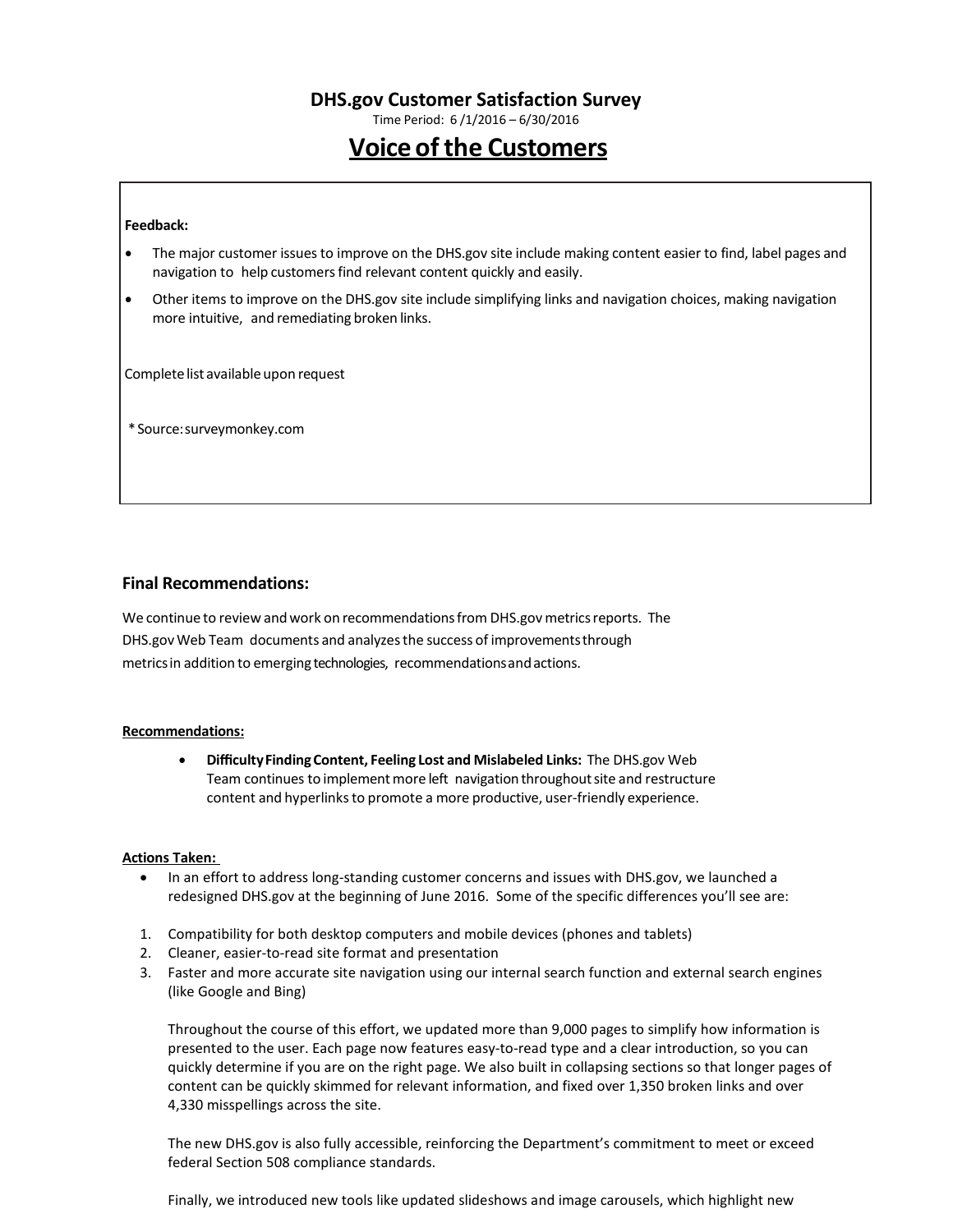Time Period: 6 /1/2016 – 6/30/2016 information and announcements from the Department.

• **IncreaseVisibility**: We continue to update our Frequently Requested Pagesarea to our web site each month according to our web metrics analysis. We also continue to add both internal and external links to our rotational banners, blogs and multimedia to help our readers find content quickly and easily.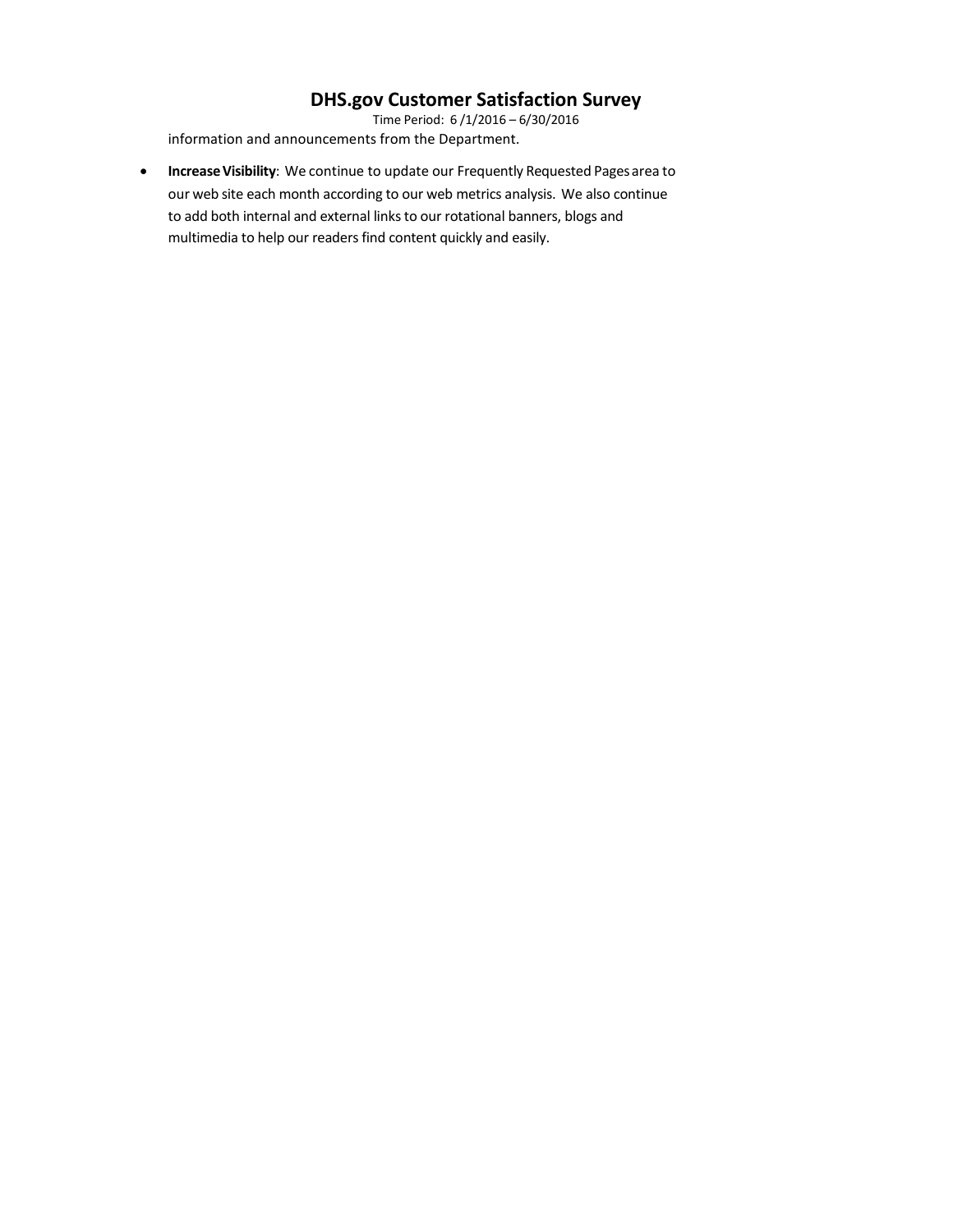# **DHS.gov Customer Satisfaction Survey** Time Period: 6 /1/2016 – 6/30/2016 **Top Landing Pages and Search Queries – June 2016**

**Most Visited Pages:** For the month of November, the National Terrorism Advisory System, Trusted Traveler Program, Immigration and Cyber Security topped the most visited landing pages on DHS.gov.

#### **Top 10Visited DHS.gov LandingPages: \***

| Page                                    | <b>Sessions</b> | Percent<br><b>New</b> | <b>New</b><br><b>Users</b> | <b>Bounce</b><br>Rate | <b>Pages</b><br>per |
|-----------------------------------------|-----------------|-----------------------|----------------------------|-----------------------|---------------------|
|                                         |                 | <b>Sessions</b>       |                            |                       | <b>Session</b>      |
| /ntas/index.shtm                        | 2,442,157       | 23.92                 | 584,115                    | 83.02                 | 1.46                |
| /index.shtm                             | 170,397         | 77.83                 | 132,620                    | 2.77                  | 3.82                |
| /trusted-traveler-programs              | 58,029          | 84.34                 | 48,941                     | 19.87                 | 1.61                |
| /how-do-i/check-immigration-case-status | 49,289          | 60.09                 | 29,619                     | 43.20                 | 1.86                |
| /ntas                                   | 39,886          | 15.32                 | 6,109                      | 69.62                 | 1.55                |
| /ntas/advisory/ntas 16 0615 0001        | 39,618          | 91.45                 | 36,231                     | 80.56                 | 1.14                |
| /e-passports                            | 32,699          | 88.23                 | 28,851                     | 79.18                 | 1.38                |
| /real-id-enforcement-brief              | 29,456          | 90.98                 | 26,798                     | 46.27                 | 2.11                |
| /active-shooter-preparedness            | 25,751          | 76.65                 | 17,738                     | 53.72                 | 2.23                |
| /how-do-i/learn-what-i-can-bring-plane  | 21,592          | 87.81                 | 18,961                     | 85.35                 | 1.14                |
| <b>Totals and Averages</b>              | 2,908,874       | 69.66%                | 929,983                    | 56.36%                | 1.83                |

**Top Search EngineQueries:** External and internalsearch queries continueto followsimilartrends.

| Top Internal Search Queries*                   | Top External Search Queries*                   |
|------------------------------------------------|------------------------------------------------|
| (excludes "dhs" and repeating/similar queries) | (excludes "dhs" and repeating/similar queries) |
| single father                                  | us passport                                    |
| careers                                        | passport application                           |
| esta                                           | (not set)                                      |
| case status                                    | us passport application                        |
| forms                                          | luscis case status                             |
| jobs                                           | homeland security jobs                         |
| global entry                                   | passport                                       |
| active shooter                                 | active shooter training                        |
| global entry application                       | enhanced driver's license                      |
| check my case status                           | immigration status                             |

\*Source:GoogleAnalytics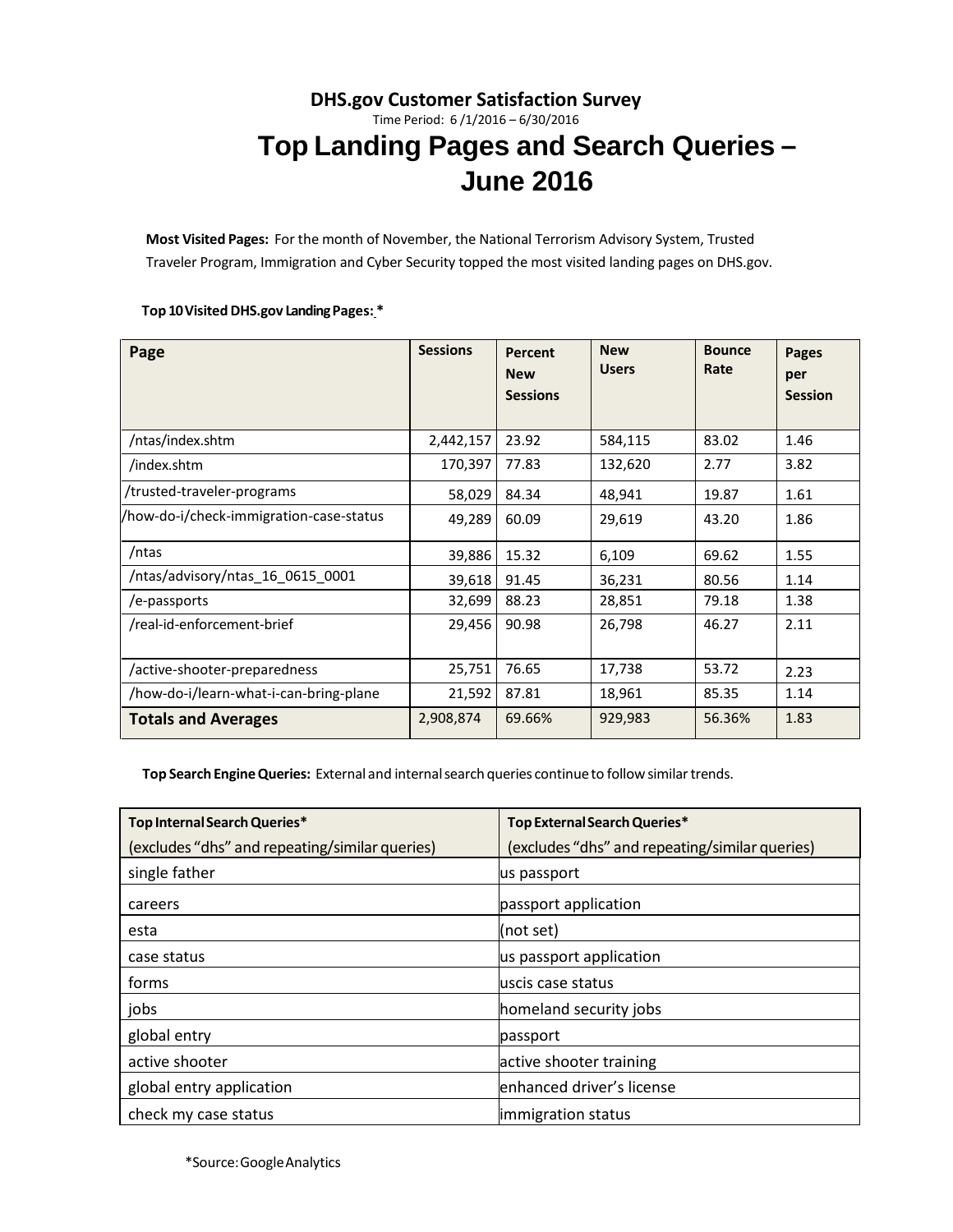Time Period: 6/1/2016 - 6/30/2016

# **Overall Customer Satisfaction Score 68.66**

| How would you rate your overall experience today?                         |                  |               | 64.30  |
|---------------------------------------------------------------------------|------------------|---------------|--------|
| <b>Answer Choices</b>                                                     | <b>Responses</b> | <b>Points</b> | Score  |
| • Outstanding                                                             | 355              | 100           | 35500  |
| • Above Average                                                           | 482              | 75            | 36150  |
| • Average                                                                 | 449              | 50            | 22450  |
| • Below Average                                                           | 117              | 25            | 2925   |
| • Poor                                                                    | 106              | 0             | 0      |
| Total                                                                     | 1509             |               | 97025  |
| Were you able to complete the purpose of your visit?                      |                  |               | 56.93  |
| <b>Answer Choices</b>                                                     | <b>Responses</b> | <b>Points</b> | Score  |
| • Yes                                                                     | 859              | 100           | 85900  |
| $\blacksquare$ No                                                         | 650              | 0             | 0      |
| Total                                                                     | 1509             |               | 85900  |
| Would you still return to this website if you could get this              |                  |               | 88.20  |
| information or service from another source?                               |                  |               |        |
| <b>Answer Choices</b>                                                     | <b>Responses</b> | Points        | Score  |
| • Yes                                                                     | 1331             | 100           | 133100 |
| $\cdot$ No                                                                | 178              | 0             | 0      |
| Total                                                                     | 1509             |               | 133100 |
| Will you recommend this website to a friend or colleague?                 |                  |               | 81.44  |
| <b>Answer Choices</b>                                                     | <b>Responses</b> | Points        | Score  |
| • Yes                                                                     | 1229             | 100           | 122900 |
| $\blacksquare$ No                                                         | 280              | 0             | 0      |
| Total                                                                     | 1509             |               | 122900 |
| Please describe your experience finding your way around                   |                  |               | 60.57  |
| (navigating) DHS.gov today.                                               |                  |               |        |
| NOTE: Excludes "Other" responses                                          |                  |               |        |
| <b>Answer Choices</b>                                                     | <b>Responses</b> | <b>Points</b> | Score  |
| • Encountered no difficulties                                             | 851              | 100           | 85100  |
| • Had technical difficulties (e.g. error messages, broken links)          | 54               | 0             | 0      |
| . Links did not take me where I expected                                  | 123              | 0             | 0      |
| . Links / labels are difficult to understand, they are not intuitive      | 45               | 0             | 0      |
| . Navigated to general area but couldn't find the specific content needed | 249              | 0             | 0      |
| • Too many links or navigational choices                                  | 43               | 0             | 0      |
| . Would often feel lost, not know where I was                             | 40               | 0             | 0      |
| Total                                                                     | 1405             |               | 85100  |
| How was your experience using our site search?                            |                  |               | 51.51  |
| NOTE: Excludes "Did not use search" and "Other" responses                 |                  |               |        |
| <b>Answer Choices</b>                                                     | <b>Responses</b> | <b>Points</b> | Score  |
| . Encountered no difficulties                                             | 393              | 100           | 39300  |
| . I was not sure what words to use in my search                           | 77               | 0             | 0      |
| . Results were not helpful                                                | 135              | 0             | 0      |
| • Results were not relevant to my search terms or needs                   | 82               | 0             | 0      |
| • Results were too similar / redundant                                    | 24               | 0             | 0      |
| • Returned not enough or no results                                       | 36               | 0             | 0      |
| - Returned too many results                                               | 16               | 0             | 0      |